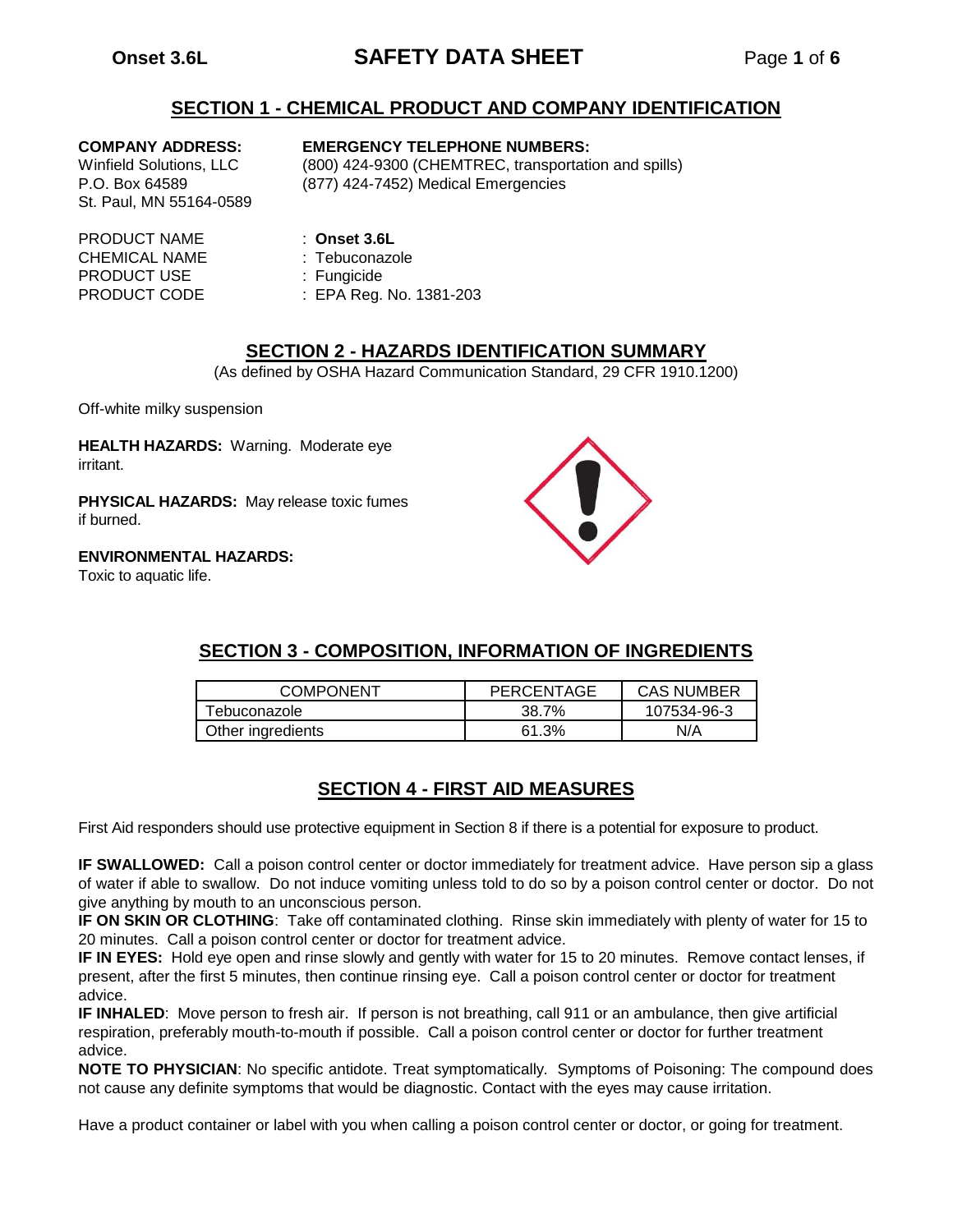# **Onset 3.6L SAFETY DATA SHEET** Page **2** of **6**

### **SECTION 5 - FIRE FIGHTING MEASURES**

| HEALTH              |           |            |          |           |
|---------------------|-----------|------------|----------|-----------|
| <b>FLAMMABILITY</b> |           |            |          |           |
| <b>REACTIVITY</b>   |           |            |          |           |
| 4=Severe            | 3=Serious | 2=Moderate | 1=Sliaht | 0=Minimal |

**FLASHPOINT:** Not applicable

**EXTINGUISHING MEDIA:** Use foam, dry chemical, carbon dioxide, or water spray when fires involve this material.

**FIRE AND EXPLOSION HAZARD:** Can burn in fire, releasing toxic gases such as hydrogen chloride, oxides of nitrogen from thermal decomposition or combustion.

**FIRE FIGHTING INSTRUCTIONS:** Evacuate area and fight fire upwind from a safe distance to avoid hazardous vapors and decomposition products. Fire exposed containers can build up pressure and should be kept cool with water spray if possible. Dike and collect water used to fight fire to prevent environmental damage due to run off.

**FIRE FIGHTING EQUIPMENT:** Self-contained breathing apparatus with full facepiece.

Minimize use of water to prevent environmental contamination

### **SECTION 6 - ACCIDENTAL RELEASE MEASURES**

**IN CASE OF SPILLS OR LEAKS:** Clean up spills immediately, observing precautions in Section 8 of this document. Isolate hazard area. Keep unnecessary and unprotected personnel from entering.

**SMALL SPILL:** Absorb small spills on sand, vermiculite or other inert absorbent. Place contaminated material in appropriate container for disposal.

**LARGE SPILL:** Dike large spills using absorbent or impervious material such as clay or sand. Recover and contain as much free liquid as possible for reuse. Allow absorbed material to solidify, and scrape up for disposal. After removal, clean contaminated area thoroughly with water. Pick up wash liquid with additional absorbent and place in a disposable container.

Minimize use of water to prevent environmental contamination

### **SECTION 7 - HANDLING AND STORAGE**

KEEP OUT OF REACH OF CHILDREN!

**HANDLING:** Use only in a well-ventilated area. Avoid contact with skin, eyes, and clothing. Avoid breathing vapor or spray mist. Wear proper safety equipment specified in Section 8 when mixing, loading or otherwise handling concentrate.

**STORAGE:** Store in a cool, dry place and in such a manner as to prevent cross contamination with other pesticides, fertilizers, food, and feed. Store in original container and out of the reach of children, preferably in a locked storage area.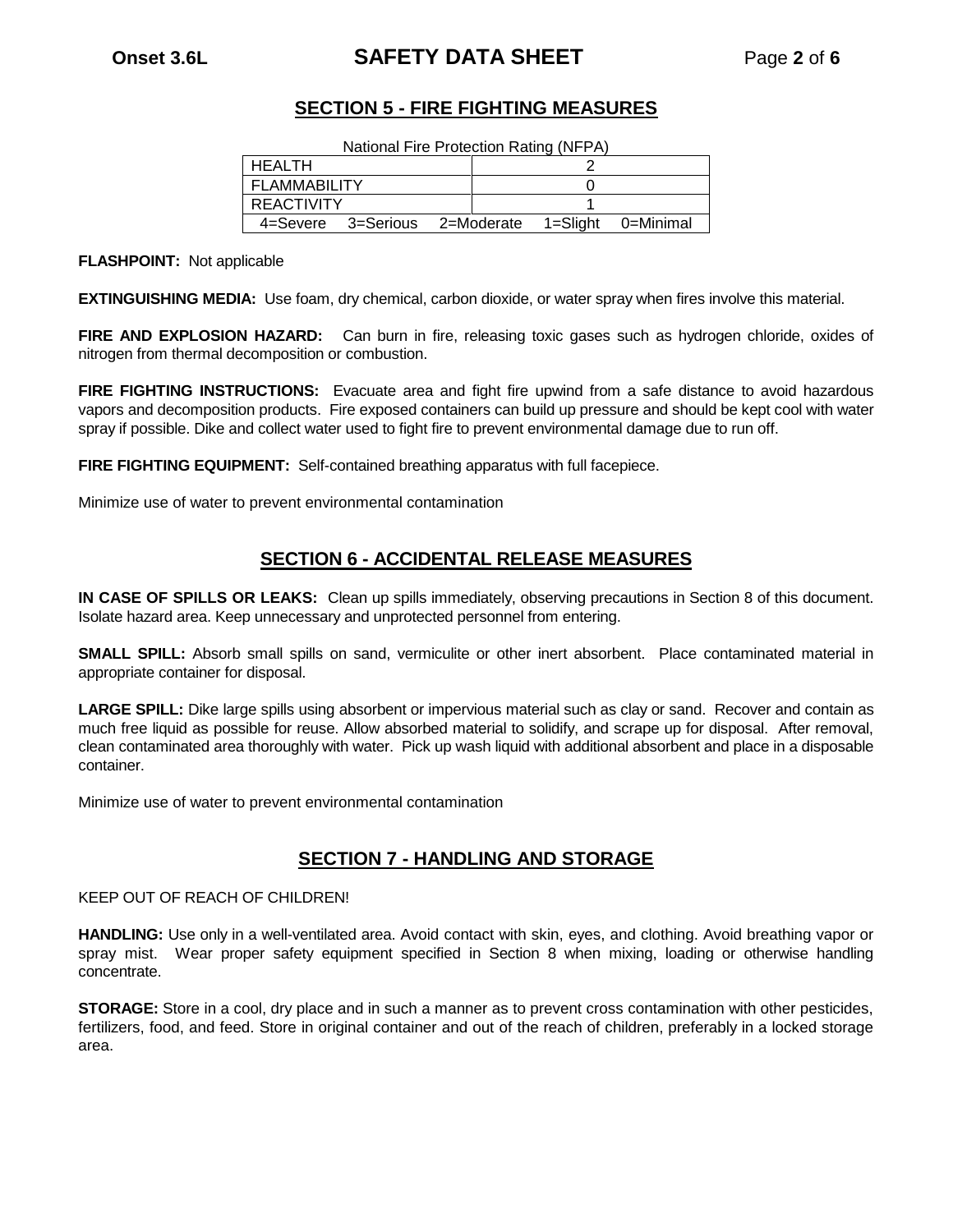### **SECTION 8 - EXPOSURE CONTROLS, PERSONAL PROTECTION**

#### **EXPOSURE LIMITS (8 hour TWA, ppm):**

| <b>COMPONENT</b>    | <b>AH2C</b><br>DE) | <b>ACIGH TLV</b> |
|---------------------|--------------------|------------------|
| <b>Febuconazole</b> | Not listed         | Not listed       |

**ENGINEERING CONTROLS:** Proper ventilation is required when handling or using this product to keep exposure to airborne contaminants below the exposure limit. Local mechanical exhaust ventilation may be required. Facilities storing or utilizing this material should be equipped with an eyewash facility and a safety shower.

#### **PERSONAL PROTECTIVE EQUIPMENT:**

EYE PROTECTION - Safety glasses or goggles.

CLOTHING - Long-sleeved shirt and long pants, Shoes plus socks.

GLOVES – Chemical-resistant gloves, such as barrier laminate, or butyl rubber or nitrile rubber or neoprene rubber or polyvinyl chloride or viton.

Discard clothing and other absorbent materials that have been drenched or heavily contaminated with this product's concentrate. Do not reuse them. Follow manufacturer's instructions for cleaning/maintaining PPE. If no such instructions for washables, use detergent and hot water. Keep and wash PPE separately from other laundry.

#### **USER SAFETY RECOMMENDATIONS:**

Wash hands before eating, drinking, chewing gum, using tobacco or using the toilet. Remove clothing immediately if pesticide gets inside. Then wash thoroughly and put on clean clothing. Remove PPE immediately after handling this product. Wash outside of gloves before removing. As soon as possible wash thoroughly and change into clean clothing.

### **SECTION 9 - PHYSICAL AND CHEMICAL PROPERTIES**

| Appearance:                        | Off-white milky suspension                           |
|------------------------------------|------------------------------------------------------|
| Odor:                              | Metallic odor                                        |
| pH:                                | $6.1 - 7.6$                                          |
| <b>Melting Point:</b>              | Not applicable                                       |
| <b>Boiling Point:</b>              | No data                                              |
| <b>Flash Point:</b>                | Will not flash                                       |
| <b>Evaporation Rate:</b>           | No data                                              |
| <b>Flammability:</b>               | Not flammable                                        |
| <b>Flammability Limits:</b>        | Not applicable                                       |
| Vapor Pressure:                    | 1.7 x $10^{-3}$ mPa (20 $^{\circ}$ C) (Tebuconazole) |
| <b>Vapor Density:</b>              | Not applicable                                       |
| Density:                           | $1.06 - 1.10$ g/ml $(8.85 - 9.18$ lb/gl)*            |
| Solubility:                        | Emulsifies                                           |
| <b>Partition Coefficient:</b>      | log Pow = $3.7$ (20 $^{\circ}$ C) (Tebuconazole)     |
| <b>Auto-Ignition Temperature:</b>  | No data                                              |
| Decomposition Temperature: No data |                                                      |
| <b>Viscosity:</b>                  | 138.81 cSt (20°C); 82.03 cSt (40°C)                  |

\*Listed density is an approximate value and does not necessarily represent that of a specific batch.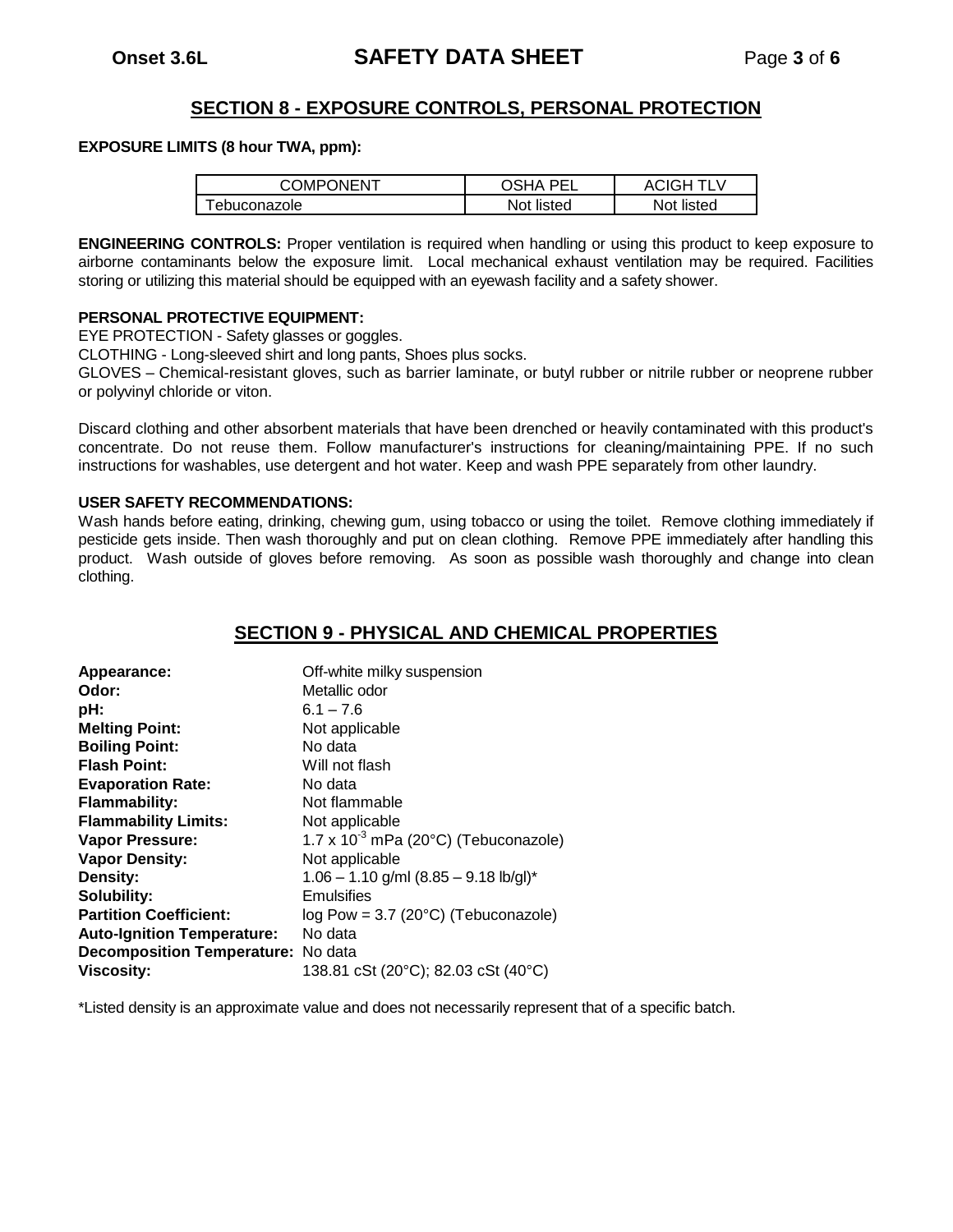# **Onset 3.6L SAFETY DATA SHEET** Page **4** of **6**

### **SECTION 10 - STABILITY AND REACTIVITY**

**PRODUCT REACTIVITY:** None known.

**CHEMICAL STABILITY:** Stable, however may decompose if heated.

**HAZARDOUS REACTION/POLYMERIZATION:** Will not undergo polymerization.

**CONDITIONS TO AVOID:** Avoid temperatures above (115°F, 46°C) or below 25°F (-6°C) and direct sunlight.

**INCOMPATIBLE MATERIALS:** Acidic and oxidizing materials

**HAZARDOUS DECOMPOSITION PRODUCTS:** Hydrogen chloride, hydrogen cyanide, oxides of nitrogen

### **SECTION 11 - TOXICOLOGICAL INFORMATION**

#### **ACUTE TOXICITY:**

Oral  $LD_{50}$  (rat)  $>2000$  mg/kg Dermal LD<sub>50</sub> (rat) >2000 mg/kg Inhalation  $LC_{50}$  (rat)  $>0.5$  mg/L Eye Irritation (rabbit) Moderately irritating Skin Irritation (rabbit) Mildly to slightly irritating Sensitization (guinea pig) Not a contact sensitizer

#### **CARCINOGEN STATUS:**

| <b>OSHA</b> | - Not listed |
|-------------|--------------|
| <b>NTP</b>  | - Not listed |
| <b>IARC</b> | - Not listed |

**TERATOGENICITY:** Limited evidence of reproductive toxicity and only at doses toxic to the mother.

**MUTAGENICITY:** No evidence of mutagenicity in vitro or vivo tests.

### **SECTION 12 - ECOLOGICAL INFORMATION**

**ENVIRONMENTAL SUMMARY:** This pesticide is toxic to mammals, fish and aquatic invertebrates. Do not apply directly to water, or to areas where surface water is present or to intertidal areas below the mean high water mark. Runoff may be hazardous to aquatic organisms in neighboring areas. Do not contaminate water when disposing of equipment washwater or rinsate.

Ground Water Advisory: Tebuconazole is known to leach through soil into ground under certain conditions as a result of label use. Use of this chemical in areas where soils are permeable, particularly where the water table is shallow, may result in ground-water contamination.

**FATE:** Tebuconazole moderately persistent with a soil half-life of 60 - 120 days depending on soil and weather conditions. It is moderately mobile in soil.

| FISH TOXICITY: (technical)<br>96 hour LC <sub>50</sub> , Rainbow trout -<br>96 hour LC <sub>50</sub> , Bluegill -              | 4.4 mg/L<br>5.7 mg/L           |  |
|--------------------------------------------------------------------------------------------------------------------------------|--------------------------------|--|
| <b>AVIAN TOXICITY: (technical)</b><br>Dietary LC <sub>50</sub> , Bobwhite quail -<br>Dietary LC <sub>50</sub> , Mallard duck - | $> 5,000$ ppm<br>$> 4,800$ ppm |  |
| <b>BEE TOXICITY: (technical)</b>                                                                                               | $> 100$ ug/bee                 |  |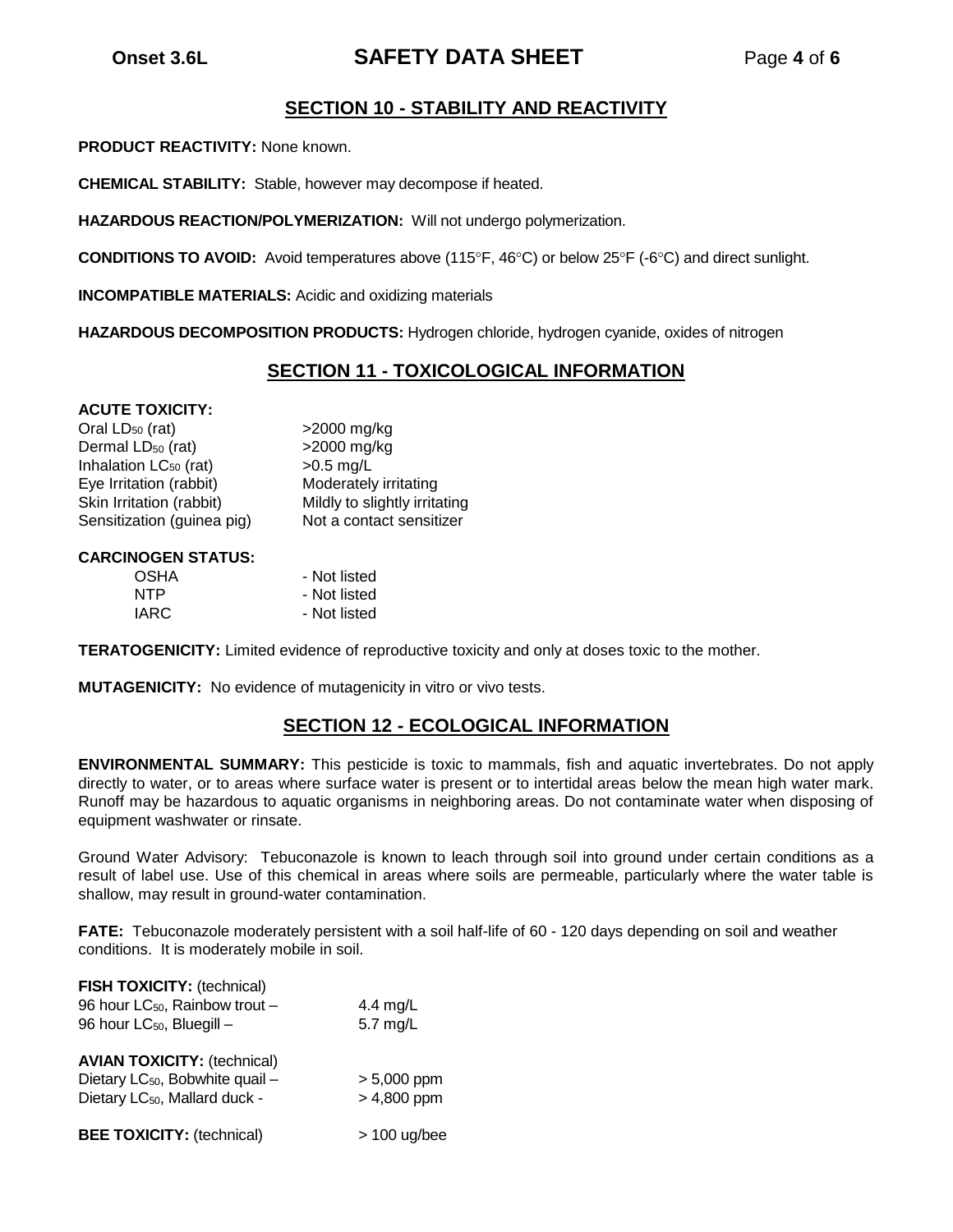# **Onset 3.6L SAFETY DATA SHEET** Page **5** of **6**

### **SECTION 13 - DISPOSAL CONSIDERATIONS**

Do not contaminate water, food or feed by storage or disposal.

**PESTICIDE DISPOSAL:** Wastes resulting from the use of this product may be disposed of on site or at an approved waste disposal facility.

**CONTAINER DISPOSAL**: Non-refillable containers: Do not reuse or refill this container. Offer for recycling, if available. Triple rinse or pressure rinse container (or equivalent) promptly after emptying. Refillable container: Refill this container with pesticide only. Do not reuse this container for any other purpose.

Cleaning the container before final disposal is the responsibility of the person disposing of the container. Cleaning before refilling is the responsibility of the refiller.

Refer to the container label to determine if it is refillable and for complete cleaning and disposal instructions.

### **SECTION 14 - TRANSPORT INFORMATION**

| <b>SHIPPING DESCRIPTION:</b><br>(Ground transport) | Not regulated by DOT |  |
|----------------------------------------------------|----------------------|--|
| <b>TRANSPORT HAZARD CLASS:</b>                     | N/A                  |  |
| UN NUMBER:                                         | N/A                  |  |
| <b>DOT PACKING GROUP:</b>                          | N/A                  |  |

### **SECTION 15 - REGULATORY INFORMATION**

| <b>CERCLA REPORTABLE QUANTITY:</b>                                                    | Not listed                                 |
|---------------------------------------------------------------------------------------|--------------------------------------------|
| <b>SARA TITLE III STATUS:</b><br>311/312 Hazard Categories -<br>313 Toxic Chemicals - | Immediate and Delayed Health<br>None known |
| <b>CALIFORNIA PROP 65:</b>                                                            | Not listed                                 |

**TSCA:** This product is exempted from TSCA because it is solely for FIFRA regulated use.